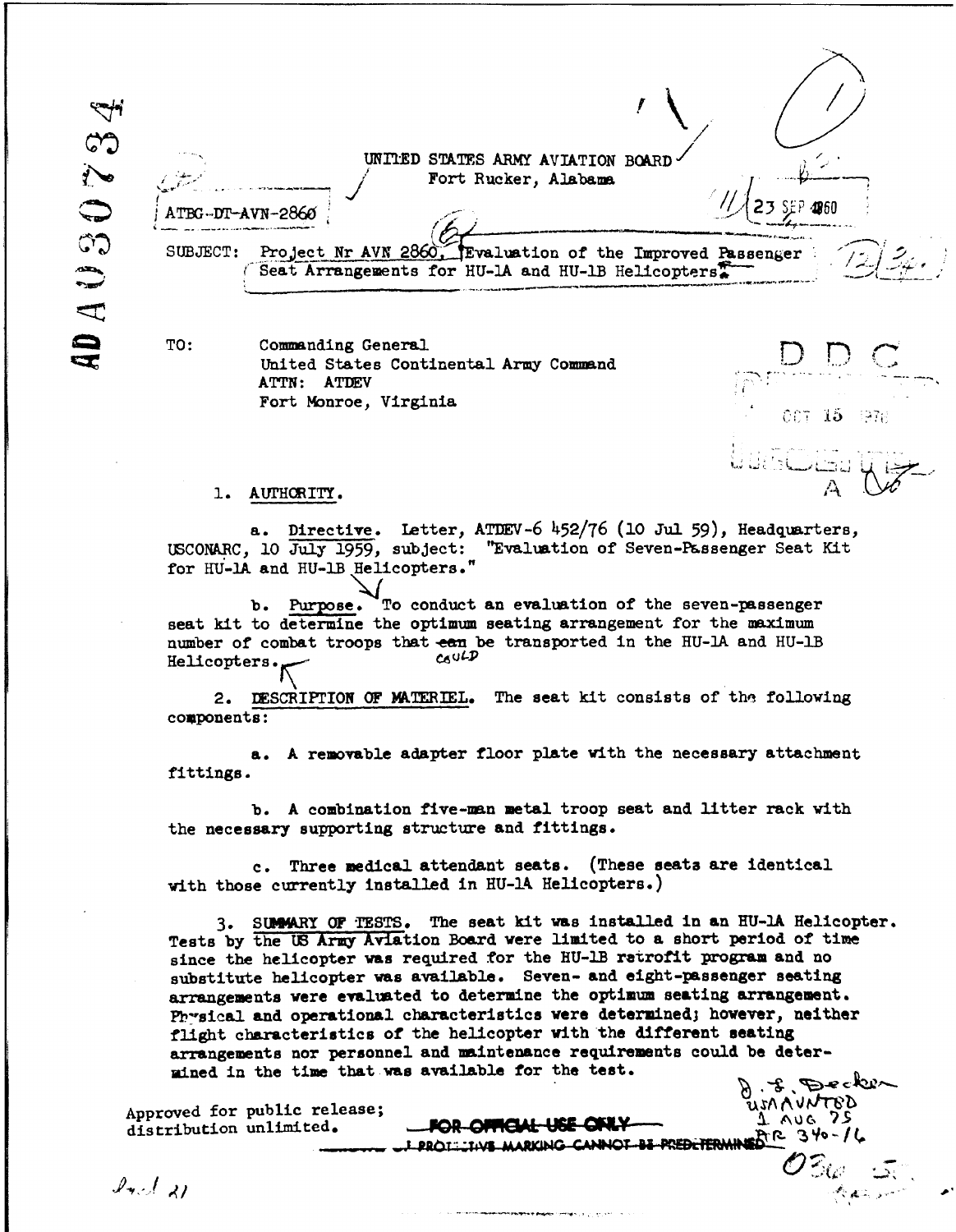ATBG-DT **AYN** 2860 SUBJECT: Project Nr AVN 2860, "Evaluation of the Improved Passenger

Seat Arrangements for HU-1A and HU-1B Helicopters"

a. Physical Characteristics.

**(1)** Installation of the RU-IA seat kit was difficult, and the installation instructions were inadequate. Conversion of the seating arrangement into the litter configuration was hampered **by** the difficulty in inserting and removing the hinge-pin which extended the length of the combination five-man troop seat and attached the seat to the after bulkhead.

(2) The five-man troop seat was unlike the standard  $\Lambda$ rmy variable-width troop seat in that a metal seat bottom **was** provided. The metal seat could not be stowed as easily as the standard fabric seat..

**(3)** Installation of this seat kit (withoat medical attendant seats) in the HU-1A Helicopter added approximately **100** pounds to helicopter empty weight, thereby decreasing the payload by a like amount. In addition, center-of-gravity limitations required the addition of tail ballast when more than six passengers were carried.

b. operational Characteristics.

**(1)** Combat-equipped troops were loaded and unloaded with the five-man troop seat installed and the medical attendant seats in the following configurations:

(a) Three medical attendant seats facing forward **- When** the three medical attendant seats were in the forward position, eight combat-equipped troops could be carried, but considerable difficulty was experienced getting into and out of the helicopter.

(b) Three medical attendant seats facing aft - With the three medical attendant seats facing aft, eight combat-equipped troops could again be carried. Although the troops were somewhat cramped for space, entry and exit could be satisfactorily accomplished.

(c) Two medical attendant seats facing outward -When seven troops were carried-five across the back and two facing outwards in medical attendant seats--the troops were permitted maximum comfort and ease of entry **and** exit.

(2) In **all** three configurations, individual **weapons were** placed upright between the knees of the troops while seated.

**4. DISCUSSION.**

a. Although the **maximum** seating capacity **was** obiAine. utilizing the eight-passenger configuration with three medical attendant **seats facing**

と

**SEEGRE BREONI**